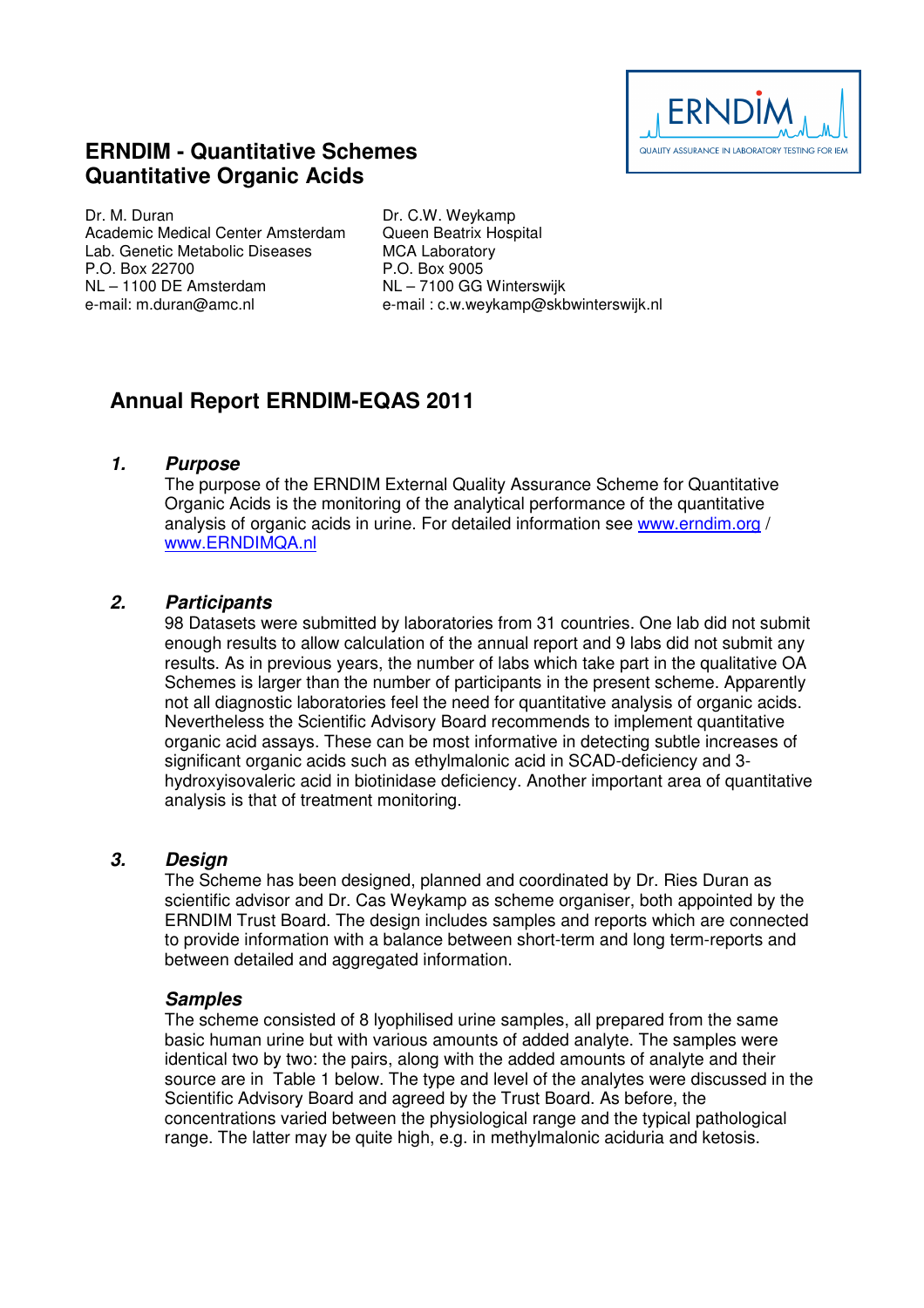| Analyte           | <b>Source</b>       | <b>Added to</b><br>Pair<br>157 - 162 | <b>Added to</b><br>Pair<br>159-164 | <b>Added to</b><br>Pair<br>158 - 161 | <b>Added to</b><br>Pair<br>160 - 163 |
|-------------------|---------------------|--------------------------------------|------------------------------------|--------------------------------------|--------------------------------------|
| D-2-OH-glutarate  | Sigma H8378         | 0                                    | 470                                | 188                                  | 94                                   |
| 3-Methylglutarate | Sigma M1512         | $\mathbf 0$                          | 143                                | 86                                   | 43                                   |
| 3-OH-Butyrate     | Aldrich 29,836-0    | $\mathbf 0$                          | 149                                | 299                                  | 4966                                 |
| 3-OH-Isovalerate  | <b>Brunet</b>       | $\mathbf 0$                          | 451                                | 181                                  | 90                                   |
| 4-OH-Butyrate     | Sigma H3635         | $\mathbf 0$                          | 40                                 | 403                                  | 81                                   |
| Adipate           | Sigma A26357        | $\mathbf 0$                          | 24                                 | 49                                   | 808                                  |
| D,L-Glycerate     | Sigma G7274         | 0                                    | 489                                | 245                                  | 1628                                 |
| Ethylmalonate     | Sigma E8758         | $\mathbf 0$                          | 29                                 | 291                                  | 58                                   |
| Fumarate          | Sigma F2752         | $\mathbf 0$                          | 55                                 | 28                                   | 183                                  |
| Glutarate         | Sigma G3407         | $\mathbf 0$                          | 89                                 | 45                                   | 298                                  |
| Glycolate         | Sigma G8284         | $\mathbf 0$                          | 489                                | 196                                  | 98                                   |
| Hexanoylglycine   | <b>Ten Brink</b>    | $\mathbf 0$                          | 72                                 | 43                                   | 22                                   |
| 2-Ketoglutarate   | Sigma K2000         | $\mathbf 0$                          | 121                                | 1210                                 | 243                                  |
| Methylmalonate    | Aldrich M5,405.8    | $\mathbf 0$                          | 496                                | 4967                                 | 996                                  |
| Mevalonate        | Sigma M4667         | 0                                    | 823                                | 330                                  | 164                                  |
| N-acetylaspartate | Sigma A5625         | $\mathbf 0$                          | 389                                | 782                                  | 12998                                |
| Pyroglutamate     | Aldrich 83160       | 0                                    | 302                                | 607                                  | 10097                                |
| Sebacate          | Sigma S2625         | $\mathbf{0}$                         | 24                                 | 49                                   | 808                                  |
| Suberate          | <b>Sigma S 5200</b> | $\mathbf 0$                          | 24                                 | 48                                   | 806                                  |
| Tiglylglycine     | <b>Ten Brink</b>    | $\mathbf 0$                          | 264                                | 106                                  | 53                                   |

Table 1: Pairs, added amounts (in micromol/L) of organic acids and their source

#### **Reports**

All data-transfer, the submission of data as well as request and viewing of reports proceeded via the interactive website www.erndimqa.nl which can also be reached through the ERNDIM website (www.erndim.org).

The website supplies short-term and long-term reports. Short-term reports are associated with the eight individual specimens, for which a specific deadline has previously been established . Two weeks after the respective deadlines participants can request their reports and thus can update the information on their analytical performance. Although technically not required, a delay time of 14 days has been arbitrarily chosen to enable the scientific advisor to inspect the results and add his comment to the report. In contrast to the rapidly available short-term reports the annual long-term report is based on the designed connection between samples – as described above - which enables to report a range of analytical parameters (accuracy, precision, linearity, recovery and inter-laboratory dispersion) once an annual cycle has been completed.

Another characteristic of the website is the variety of result presentations which allows laboratories to make an individual choice for detailed and/or aggregated reports. The most detailed report which can be requested from the website is the "Analyte in Detail" which shows results of a specific analyte in a specific sample (136 such Analyte-in-Detail-reports could be consulted in the 2011 cycle). A more condensed report is the "Cycle Review" which summarizes the performance of all analytes in a specific sample (8 such Cycle-Review-Reports were available in 2011). The highest degree of aggregation is the Annual Report which summarizes the performance of all analytes of all 8 samples. Depending on the information one wants to obtain one can choose to have a glance at only the annual report (e.g. laboratory managers) or study all 136 detailed reports (person in charge of the workplace, technicians).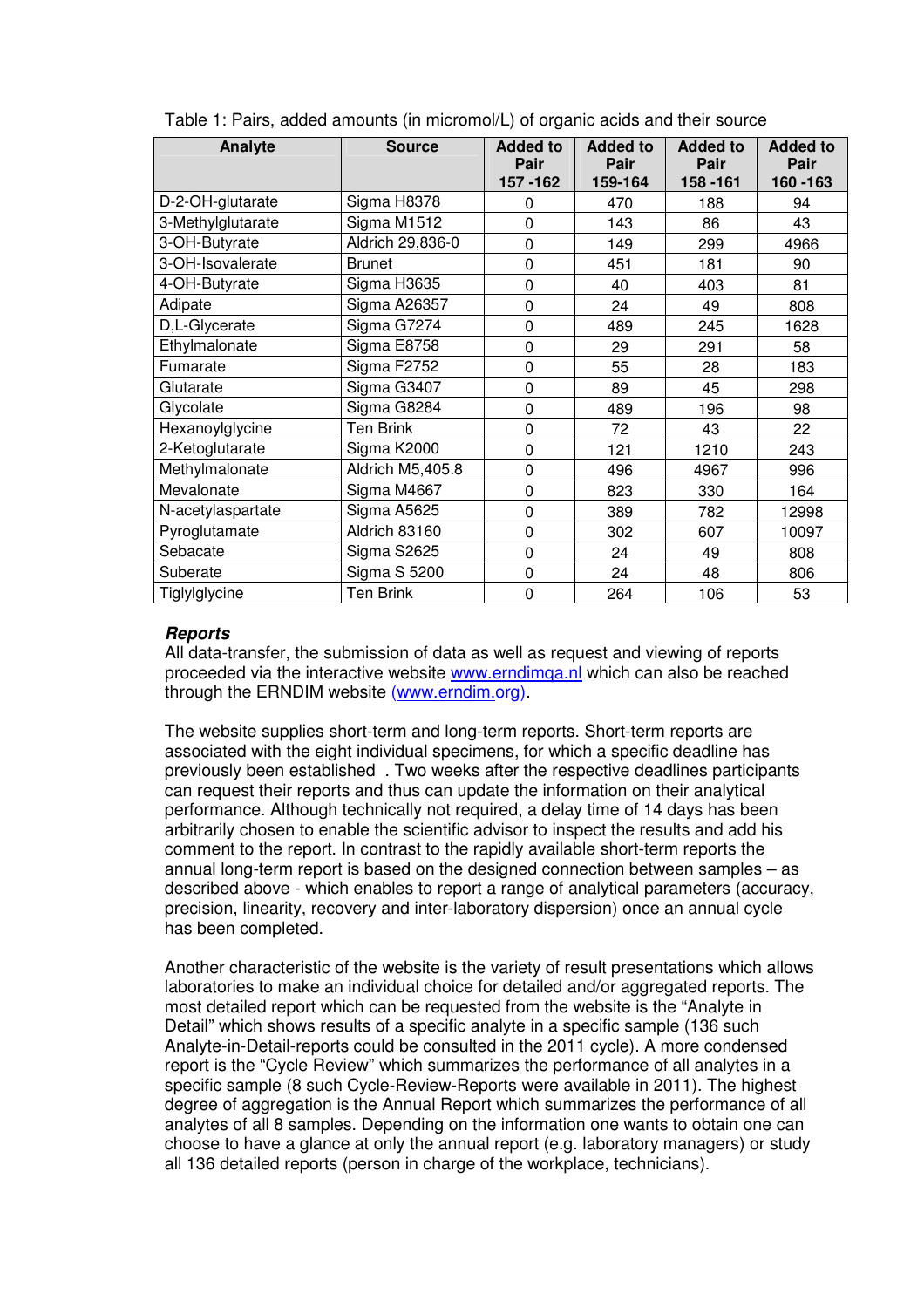# **4. Discussion of Results in the Annual Report 2011**

Subsequently we present accuracy, recovery, precision, linearity, interlab CV and cross sectional relations. It may be helpful to print your results of the annual report from the Interactive Website before reading the following comments and keep in mind that we only discuss the results of all labs in general: it is up to you to inspect and interpret the results of your laboratory and - where needed – to investigate the cause of unsatisfactory results and to make plans for improving your performance.. Whenever serious problems are encountered, contact may be made with your National Representative or eventually with the Scientific Advisor.

#### **4.1 Accuracy**

A first approach to describe accuracy is to compare the mean outcome in the eight samples in your lab with the mean in all labs. This is shown in the column "Your Lab" and "All labs" under the heading "Accuracy". It can be seen that the mean of all labs for 2-OH-glutaric Acid is 182.

#### **4.2 Recovery**

A second approach to describe accuracy is the percentage recovery of added analyte. In this approach it is assumed that the recovery of the weighed quantities is the target value. The correlation between weighed quantities as added to the samples (on the x-axis) and the measured quantities (on the y-axis) have been calculated. The slope of the correlation multiplied with 100% is the recovery of the added amounts. The column "Recovery" shows your recovery of the respective organic acids in comparison to the median recovery of all laboratories. The median recovery ranges from 66% (4-OH-butyric acid) to 104% (3-methylglutaric acid). The low recovery of 4- OH-butyric acid is possibly due to lactone formation, either during the production of the samples or during the extraction / derivatisation. Also 2-OH-glutaric acid and mevalonic acid are prone to lactone formation which should always be kept in mind when interpreting the recovery data. Conclusions from aggregated data are generalisations which should render the participants of the QC-programs (and even more the end-users of the data) cautious about utilizing data from other labs without asking about proof of reliability. The difficulties we face are certainly a challenge for developing improved methods.

# **4.2.1 Precision**

Reproducibility is an important parameter for quality in the laboratory. The CV is calculated from the pairs of the scheme which can be regarded as duplicates (Intra Laboratory CV as indicator of reproducibility). Since there are only four pairs, the calculated precision can only give an indication about the reproducibility of the individual laboratory. It allows, however, comparison of the individual performance with that of the toal group of participants. Your results in comparison to the median of all labs is shown in the column "Precision" of the Annual Report. Precision ranges from 3.0 % for creatinine to a poor 30.4% for Pyroglutamic acid with an overall intralab CV of 17.2%. Pyroglutamic acid suffers from a low extraction yield, therefore subtle changes of the extraction conditions may lead to deviant values. In general the best precision was observed for the simple dicarboxylic acids such as ethylmalonate and glutarate; lower scores of the hydroxyacids may have been the consequence of non-optimal extraction efficacies. Rigorous standardization of the extraction parameters, i.e. pH of the sample and exact volume of extraction solvent may be a way to improve this aspect of performance.

# **4.2.2 Linearity**

Linearity over the whole relevant analytical range is another important parameter for analytical quality. The regression has been calculated taking the final measured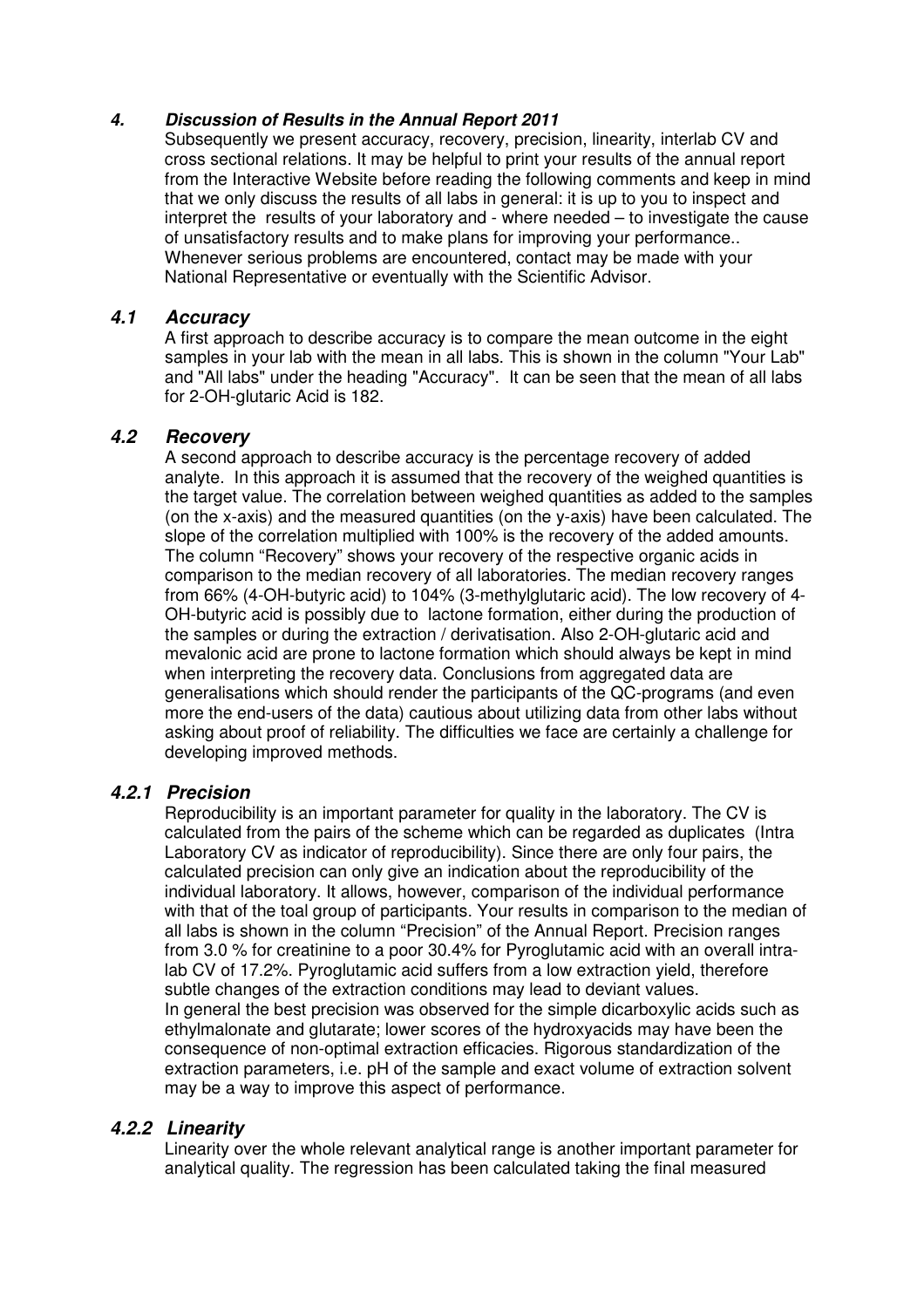concentration of the addition as independent (x) variable and the measured concentrations as the dependent  $(=v)$ . The regression coefficient r of the individual and the median of all labs are shown in the columns "Linearity"of the annual report. It can be seen that the coefficients of regression range from 0.966 for hexanoylglycine to 0.999 for adipic acid.

# **4.2.3 Interlab CV**

For comparison of outcome for one patient in different hospitals and for use of shared reference values it is relevant to have a high degree of harmonization between results of various laboratories. Part of the scheme design is to monitor this by calculating the Interlaboratory CV. This, along with the number of laboratories which submitted results, is shown in the column "Data All labs" in the Annual report. It can be seen that most laboratories submitted results for methylmalonic acid (91) whereas only 49 participated for mevalonic acid. The Inter-lab CV ranges from 6.22 % for creatinine to 72.9% for 4-OH-butyric acid.

# **4.2.4 Cross Sectional Relations**

The various parameters as described above often have an interrelation: often more than one parameter directs towards good or bad analytical control. This pattern is not clearly seen in the organic acids scheme.

# **4.3 Your performance: red and green flags**

ERNDIM has implemented a system to judge performance of individual laboratories. Red flags in the annual report of an individual laboratory indicate poor performance for accuracy, precision, linearity, and/or recovery. Organic acids with satisfactory performance for at least three of the four parameters (thus no or only one red flag or no result) are marked in green.

Thus a green mark indicates satisfactory performance for analysis of that particular organic acid while a grey mark together with two or more red flags indicates that your laboratory has failed to attain satisfactory performance for this analyte. Criteria for red flags can be found in the general information on the website (general information; interactive website, explanation annual report).

# **4.4 Poor Performance Policy**

A wide dispersion in the overall performance of individual laboratories is evident. Table 2 shows the percentage of red flags observed. 33% of the laboratories have no red flag at all and thus have attained excellent overall performance. In contrast, at the other extreme there are also 6% of laboratories with more than 25% red flags. Following intensive discussion within the ERNDIM Trust Board and Scientific Advisory Board (SAB) and taking into account feedback from participants we have been able to agree on a harmonised scoring system for the various branches of the quantitative schemes as described in our Newsletter of Spring 2009. In parallel to this the SAB has agreed levels of adequate performance for all the schemes and these will be reevaluated annually. The scoring systems have been carefully evaluated by members of the SAB and have been applied to assess performance in our schemes from 2007 onwards. The ERNDIM Board has decided that the Scientific Advisor will judge the performance of the individual laboratories based on these levels of satisfactory performance and issue a letter of failure with advice to achieve satisfactory performance to those laboratories which do not achieve satisfactory performance. The letter is intended to instigate dialogue between the EQA scheme organiser/advisor and the participating laboratory in order to solve any particular analytical problems in order to improve quality of performance of labs in the pursuit of the overall aim to improve quality of diagnostic services in this field.